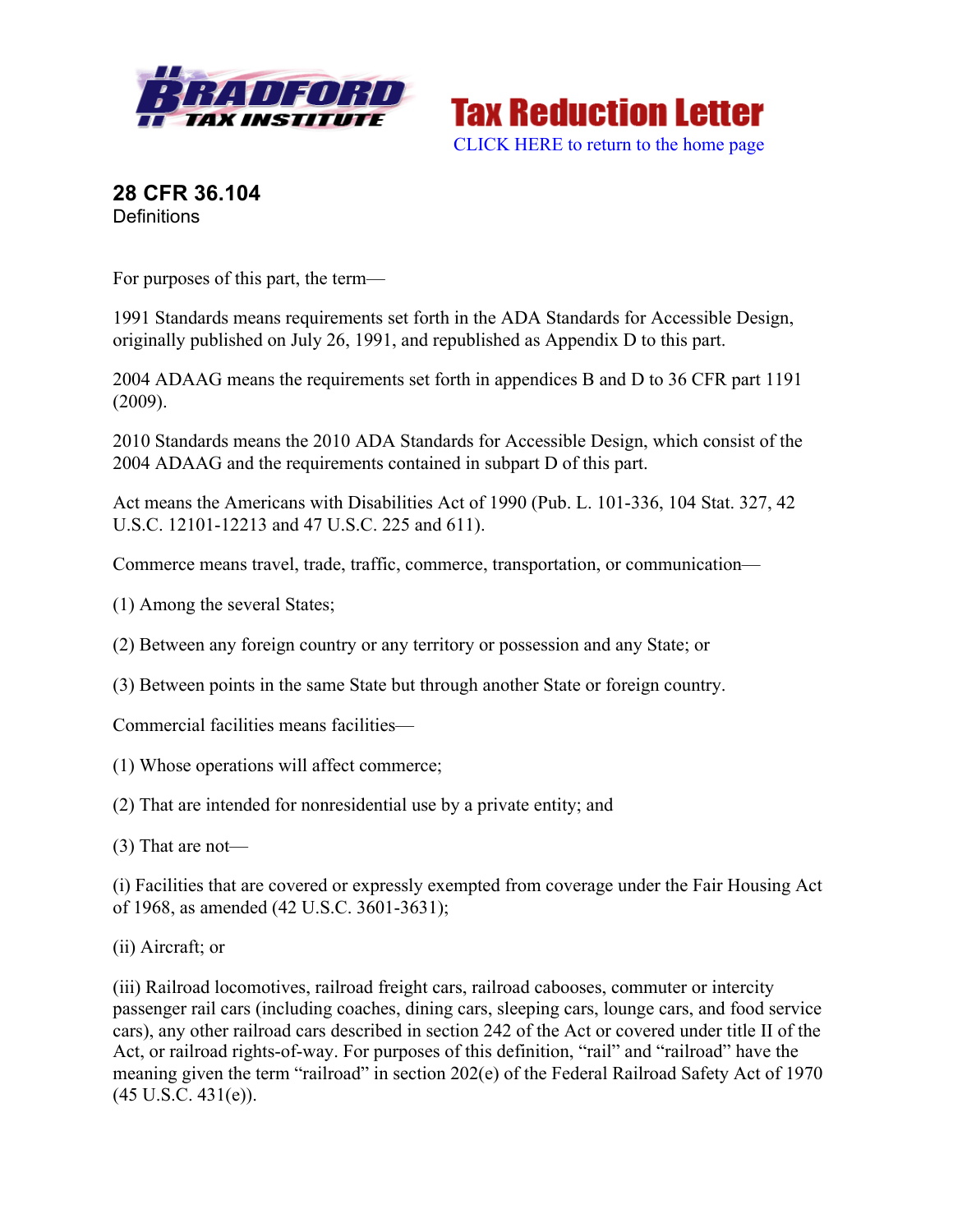Current illegal use of drugs means illegal use of drugs that occurred recently enough to justify a reasonable belief that a person's drug use is current or that continuing use is a real and ongoing problem.

Direct threat means a significant risk to the health or safety of others that cannot be eliminated by a modification of policies, practices, or procedures, or by the provision of auxiliary aids or services, as provided in § 36.208.

Disability means, with respect to an individual, a physical or mental impairment that substantially limits one or more of the major life activities of such individual; a record of such an impairment; or being regarded as having such an impairment.

(1) The phrase physical or mental impairment means—

(i) Any physiological disorder or condition, cosmetic disfigurement, or anatomical loss affecting one or more of the following body systems: neurological; musculoskeletal; special sense organs; respiratory, including speech organs; cardiovascular; reproductive; digestive; genitourinary; hemic and lymphatic; skin; and endocrine;

(ii) Any mental or psychological disorder such as mental retardation, organic brain syndrome, emotional or mental illness, and specific learning disabilities;

(iii) The phrase physical or mental impairment includes, but is not limited to, such contagious and noncontagious diseases and conditions as orthopedic, visual, speech, and hearing impairments, cerebral palsy, epilepsy, muscular dystrophy, multiple sclerosis, cancer, heart disease, diabetes, mental retardation, emotional illness, specific learning disabilities, HIV disease (whether symptomatic or asymptomatic), tuberculosis, drug addiction, and alcoholism;

(iv) The phrase physical or mental impairment does not include homosexuality or bisexuality.

(2) The phrase major life activities means functions such as caring for one's self, performing manual tasks, walking, seeing, hearing, speaking, breathing, learning, and working.

(3) The phrase has a record of such an impairment means has a history of, or has been misclassified as having, a mental or physical impairment that substantially limits one or more major life activities.

(4) The phrase is regarded as having an impairment means—

(i) Has a physical or mental impairment that does not substantially limit major life activities but that is treated by a private entity as constituting such a limitation;

(ii) Has a physical or mental impairment that substantially limits major life activities only as a result of the attitudes of others toward such impairment; or

(iii) Has none of the impairments defined in paragraph (1) of this definition but is treated by a private entity as having such an impairment.

(5) The term disability does not include—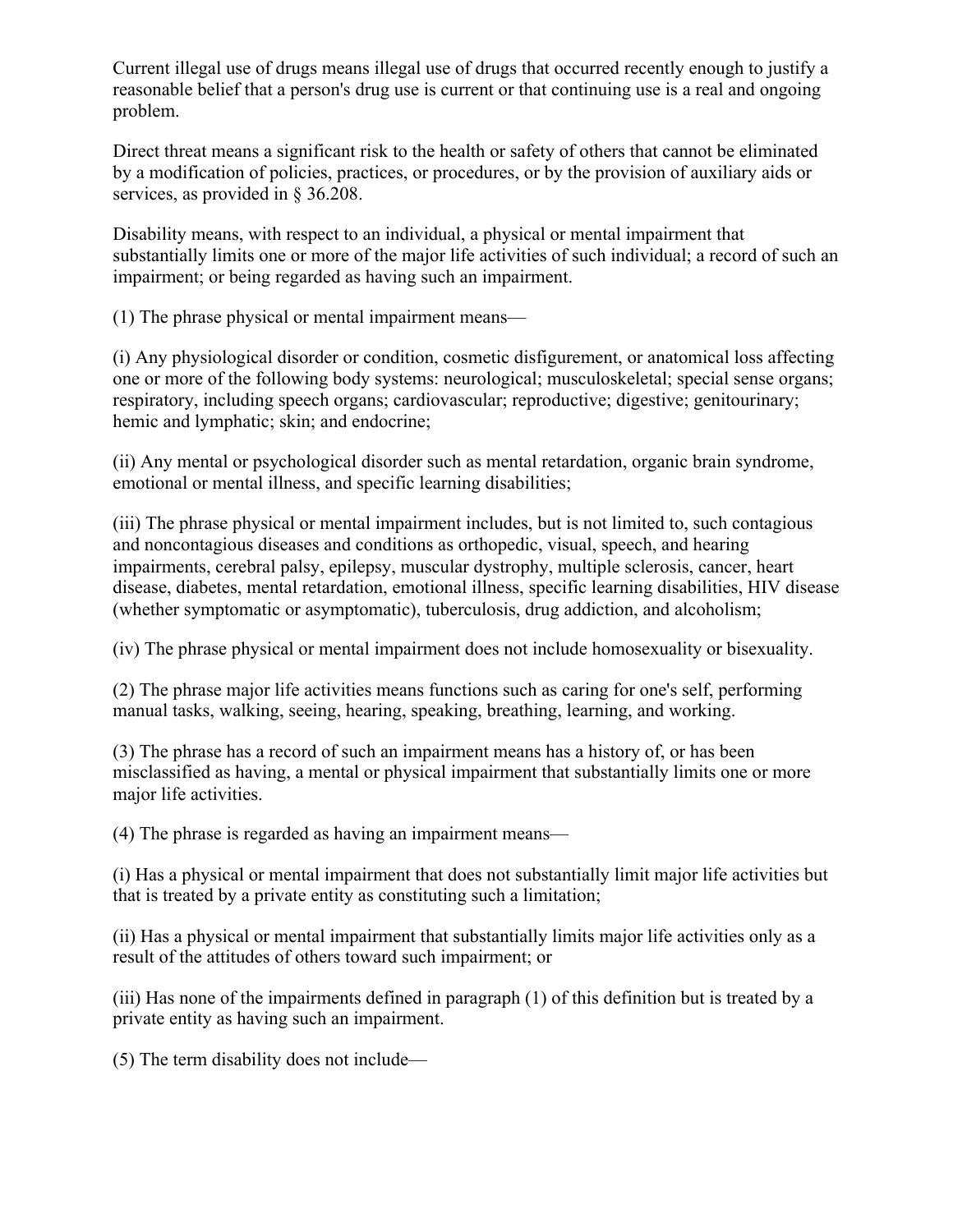(i) Transvestism, transsexualism, pedophilia, exhibitionism, voyeurism, gender identity disorders not resulting from physical impairments, or other sexual behavior disorders;

(ii) Compulsive gambling, kleptomania, or pyromania; or

(iii) Psychoactive substance use disorders resulting from current illegal use of drugs.

Drug means a controlled substance, as defined in schedules I through V of section 202 of the Controlled Substances Act (21 U.S.C. 812).

Existing facility means a facility in existence on any given date, without regard to whether the facility may also be considered newly constructed or altered under this part.

Facility means all or any portion of buildings, structures, sites, complexes, equipment, rolling stock or other conveyances, roads, walks, passageways, parking lots, or other real or personal property, including the site where the building, property, structure, or equipment is located.

Housing at a place of education means housing operated by or on behalf of an elementary, secondary, undergraduate, or postgraduate school, or other place of education, including dormitories, suites, apartments, or other places of residence.

Illegal use of drugs means the use of one or more drugs, the possession or distribution of which is unlawful under the Controlled Substances Act (21 U.S.C. 812). The term "illegal use of drugs" does not include the use of a drug taken under supervision by a licensed health care professional, or other uses authorized by the Controlled Substances Act or other provisions of Federal law.

Individual with a disability means a person who has a disability. The term "individual with a disability" does not include an individual who is currently engaging in the illegal use of drugs, when the private entity acts on the basis of such use.

Other power-driven mobility device means any mobility device powered by batteries, fuel, or other engines—whether or not designed primarily for use by individuals with mobility disabilities—that is used by individuals with mobility disabilities for the purpose of locomotion, including golf cars, electronic personal assistance mobility devices (EPAMDs), such as the Segway® PT, or any mobility device designed to operate in areas without defined pedestrian routes, but that is not a wheelchair within the meaning of this section. This definition does not apply to Federal wilderness areas; wheelchairs in such areas are defined in section  $508(c)(2)$  of the ADA, 42 U.S.C. 12207(c)(2).

Place of public accommodation means a facility operated by a private entity whose operations affect commerce and fall within at least one of the following categories—

(1) Place of lodging, except for an establishment located within a facility that contains not more than five rooms for rent or hire and that actually is occupied by the proprietor of the establishment as the residence of the proprietor. For purposes of this part, a facility is a "place of lodging" if it is—

(i) An inn, hotel, or motel; or

(ii) A facility that—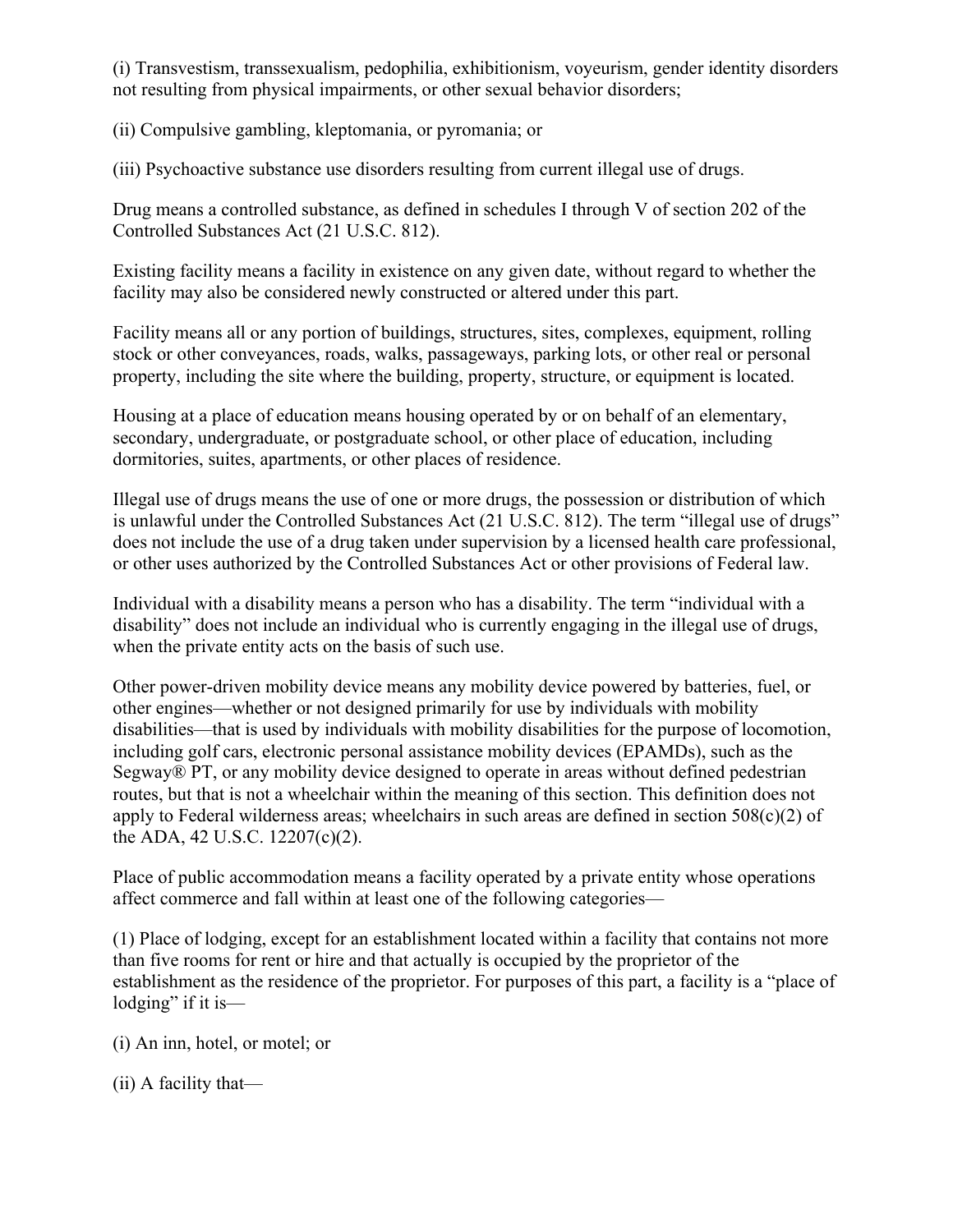(A) Provides guest rooms for sleeping for stays that primarily are short-term in nature (generally 30 days or less) where the occupant does not have the right to return to a specific room or unit after the conclusion of his or her stay; and

(B) Provides guest rooms under conditions and with amenities similar to a hotel, motel, or inn, including the following—

(1) On- or off-site management and reservations service;

(2) Rooms available on a walk-up or call-in basis;

(3) Availability of housekeeping or linen service; and

(4) Acceptance of reservations for a guest room type without guaranteeing a particular unit or room until check-in, and without a prior lease or security deposit.

(2) A restaurant, bar, or other establishment serving food or drink;

(3) A motion picture house, theater, concert hall, stadium, or other place of exhibition or entertainment;

(4) An auditorium, convention center, lecture hall, or other place of public gathering;

(5) A bakery, grocery store, clothing store, hardware store, shopping center, or other sales or rental establishment;

(6) A laundromat, dry-cleaner, bank, barber shop, beauty shop, travel service, shoe repair service, funeral parlor, gas station, office of an accountant or lawyer, pharmacy, insurance office, professional office of a health care provider, hospital, or other service establishment;

(7) A terminal, depot, or other station used for specified public transportation;

(8) A museum, library, gallery, or other place of public display or collection;

(9) A park, zoo, amusement park, or other place of recreation;

(10) A nursery, elementary, secondary, undergraduate, or postgraduate private school, or other place of education;

(11) A day care center, senior citizen center, homeless shelter, food bank, adoption agency, or other social service center establishment; and

(12) A gymnasium, health spa, bowling alley, golf course, or other place of exercise or recreation.

Private club means a private club or establishment exempted from coverage under title II of the Civil Rights Act of 1964 (42 U.S.C. 2000a(e)).

Private entity means a person or entity other than a public entity.

Public accommodation means a private entity that owns, leases (or leases to), or operates a place of public accommodation.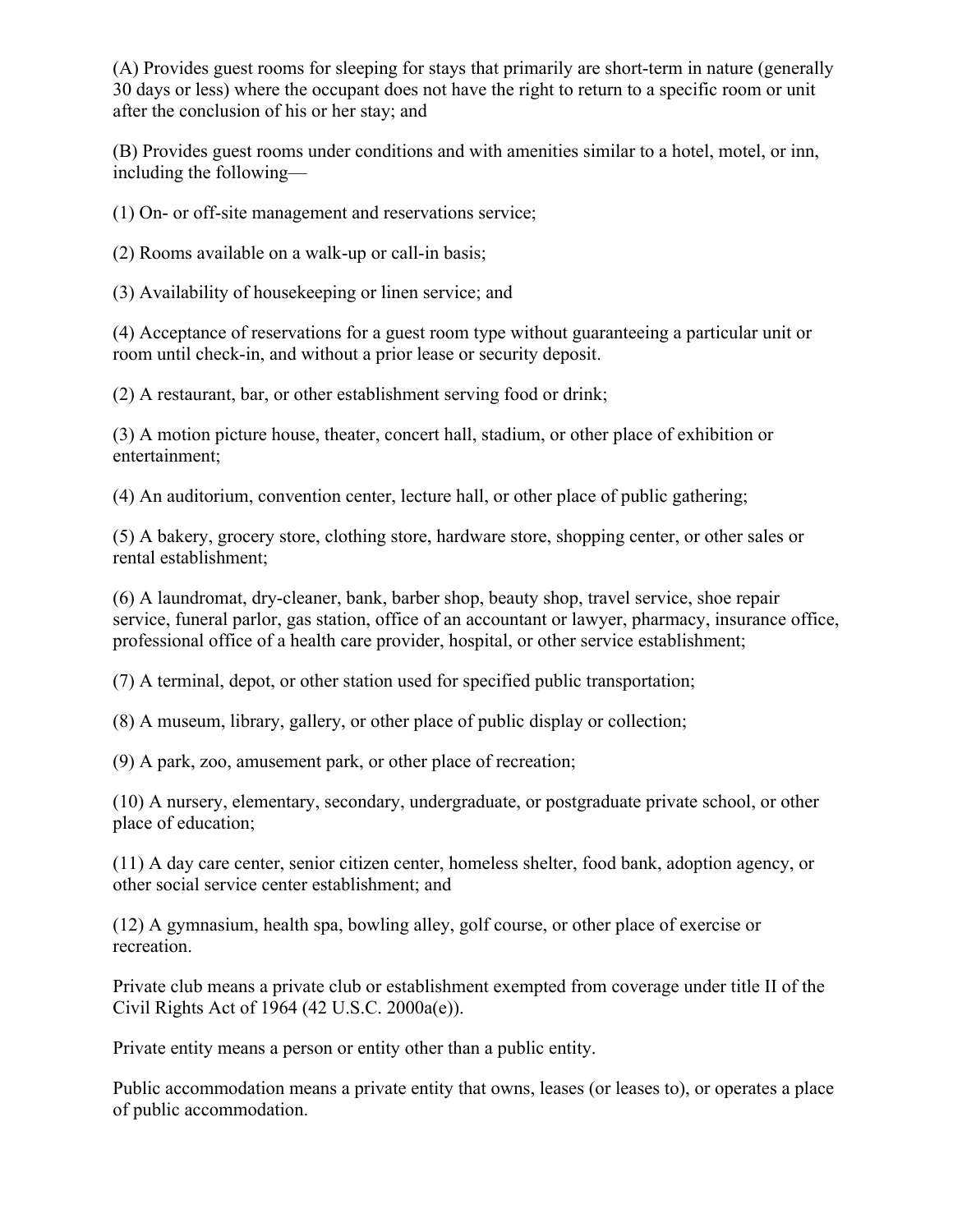Public entity means—

(1) Any State or local government;

(2) Any department, agency, special purpose district, or other instrumentality of a State or States or local government; and

(3) The National Railroad Passenger Corporation, and any commuter authority (as defined in section 103(8) of the Rail Passenger Service Act). (45 U.S.C. 541)

Qualified interpreter means an interpreter who, via a video remote interpreting (VRI) service or an on-site appearance, is able to interpret effectively, accurately, and impartially, both receptively and expressively, using any necessary specialized vocabulary. Qualified interpreters include, for example, sign language interpreters, oral transliterators, and cued-language transliterators.

Qualified reader means a person who is able to read effectively, accurately, and impartially using any necessary specialized vocabulary.

Readily achievable means easily accomplishable and able to be carried out without much difficulty or expense. In determining whether an action is readily achievable factors to be considered include—

(1) The nature and cost of the action needed under this part;

(2) The overall financial resources of the site or sites involved in the action; the number of persons employed at the site; the effect on expenses and resources; legitimate safety requirements that are necessary for safe operation, including crime prevention measures; or the impact otherwise of the action upon the operation of the site;

(3) The geographic separateness, and the administrative or fiscal relationship of the site or sites in question to any parent corporation or entity;

(4) If applicable, the overall financial resources of any parent corporation or entity; the overall size of the parent corporation or entity with respect to the number of its employees; the number, type, and location of its facilities; and

(5) If applicable, the type of operation or operations of any parent corporation or entity, including the composition, structure, and functions of the workforce of the parent corporation or entity.

Religious entity means a religious organization, including a place of worship.

Service animal means any dog that is individually trained to do work or perform tasks for the benefit of an individual with a disability, including a physical, sensory, psychiatric, intellectual, or other mental disability. Other species of animals, whether wild or domestic, trained or untrained, are not service animals for the purposes of this definition. The work or tasks performed by a service animal must be directly related to the individual's disability. Examples of work or tasks include, but are not limited to, assisting individuals who are blind or have low vision with navigation and other tasks, alerting individuals who are deaf or hard of hearing to the presence of people or sounds, providing non-violent protection or rescue work, pulling a